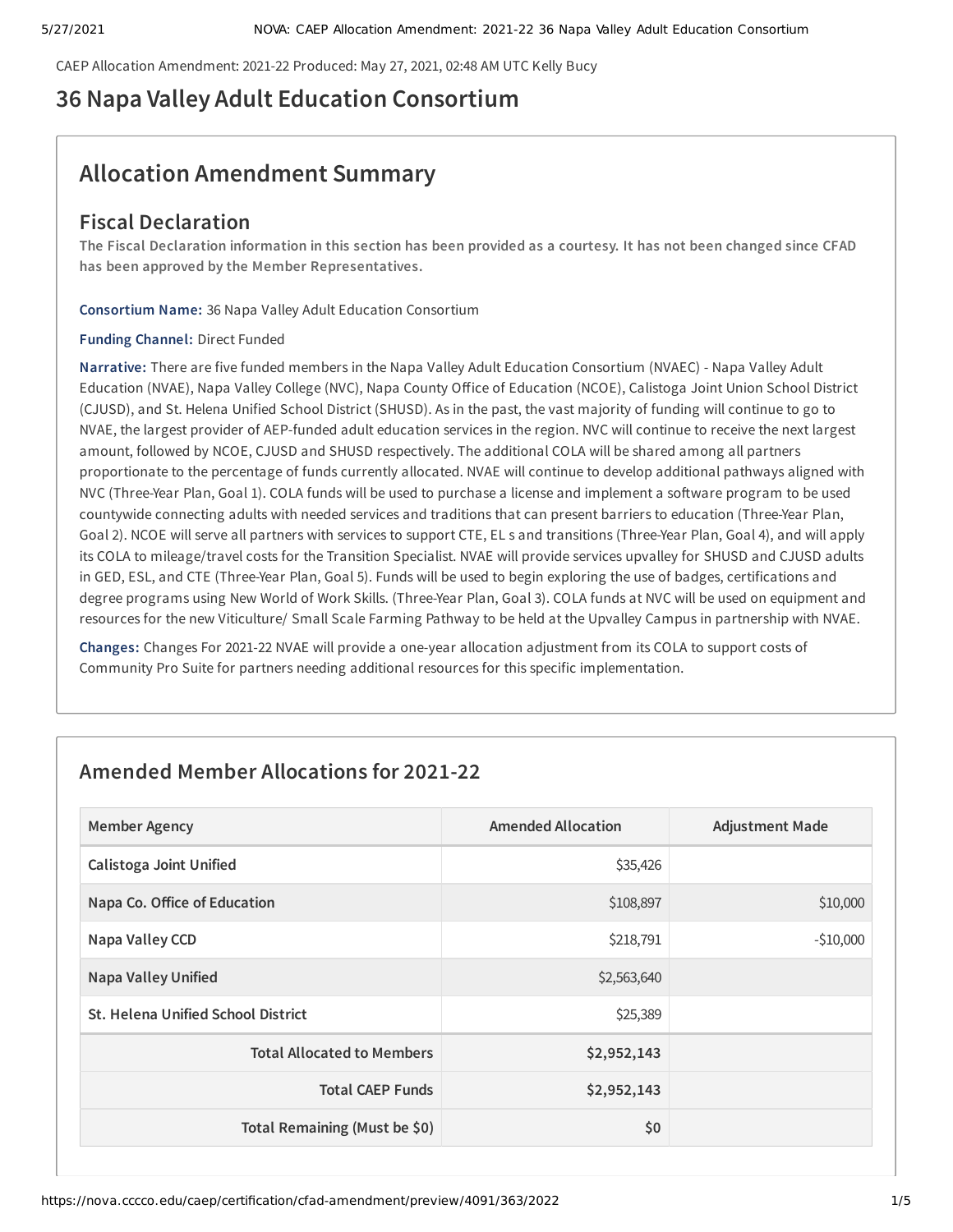| <b>Member Agencies</b>             |                                     |                                               |                             |  |
|------------------------------------|-------------------------------------|-----------------------------------------------|-----------------------------|--|
| <b>Member Agency</b>               | <b>Member Type</b>                  | Contact                                       | Phone                       |  |
| Napa Valley CCD                    | <b>District</b>                     | Robert Parker                                 | $(707)$ 256-7175            |  |
| <b>Napa Valley Unified</b>         | Unified School District             | Evelyn Yee                                    | (707) 303-4018              |  |
| Calistoga Joint Unified            | Unified School District             | Maureen Hester                                | (707) 942-4703 ext:<br>6890 |  |
| Napa Co. Office of Education       | County Office of Education<br>(COE) | Kelly Bucy Napa County Office of<br>Education | (707) 253-6833              |  |
| St. Helena Unified School District | Unified School District             | Andrea Stubbs                                 | (707) 326-8770              |  |

# **Certification & Assurances**

By clicking "Approve" on the approval cards below, you are certifying the CFAD as well as confirming that you and ALL consortium members agree to the Assurances listed below.

### **Assurances**

 $\bullet$ 

# **Membership & Decision-Making**

- I certify that any community college district, school district, or county office of education, or any joint powers authority consisting of community college districts, school districts, county offices of education, or a combination of these, located within the boundaries of the adult education region shall be permitted to join the consortium as a member (EC 84905 (a) (b). (See Membership Box above).
- I certify that only members as described above (and in EC 84905) are allowed to join my consortium as members and participate in decision making and approvals whether in a public meeting, or via the NOVA planning, budgeting & expense reporting system.
- I certify that as a condition of joining a consortium, as a member, I shall commit to reporting any funds (as described in EC 84916) available to that member for the purposes of education and workforce services for adults and the uses of those funds through the annual Program Area exercise in NOVA for reporting leveraged funds, and instructional hours.
- I certify that as a member of the consortium my district shall be represented only by an official designated by the governing board of the member (EC 84905 (c)).
- I certify that as a member of the consortium, I shall participate in any decision made by the consortium (EC 84905 (d)(1) (A)).
- I certify that all decision made by the consortium and its members is final (EC 84905 (d)(1)(F)).
- I certify that I will adhere to the consortium rules and procedures and, as agreed upon by the consortium members, to any additional by-laws, charters, etc.

# **Public Meetings**

I certify that a proposed decision is considered at an open, properly noticed public meeting of the consortium at which members of the public may comment (EC 84905  $(d)(1)(B)$ ).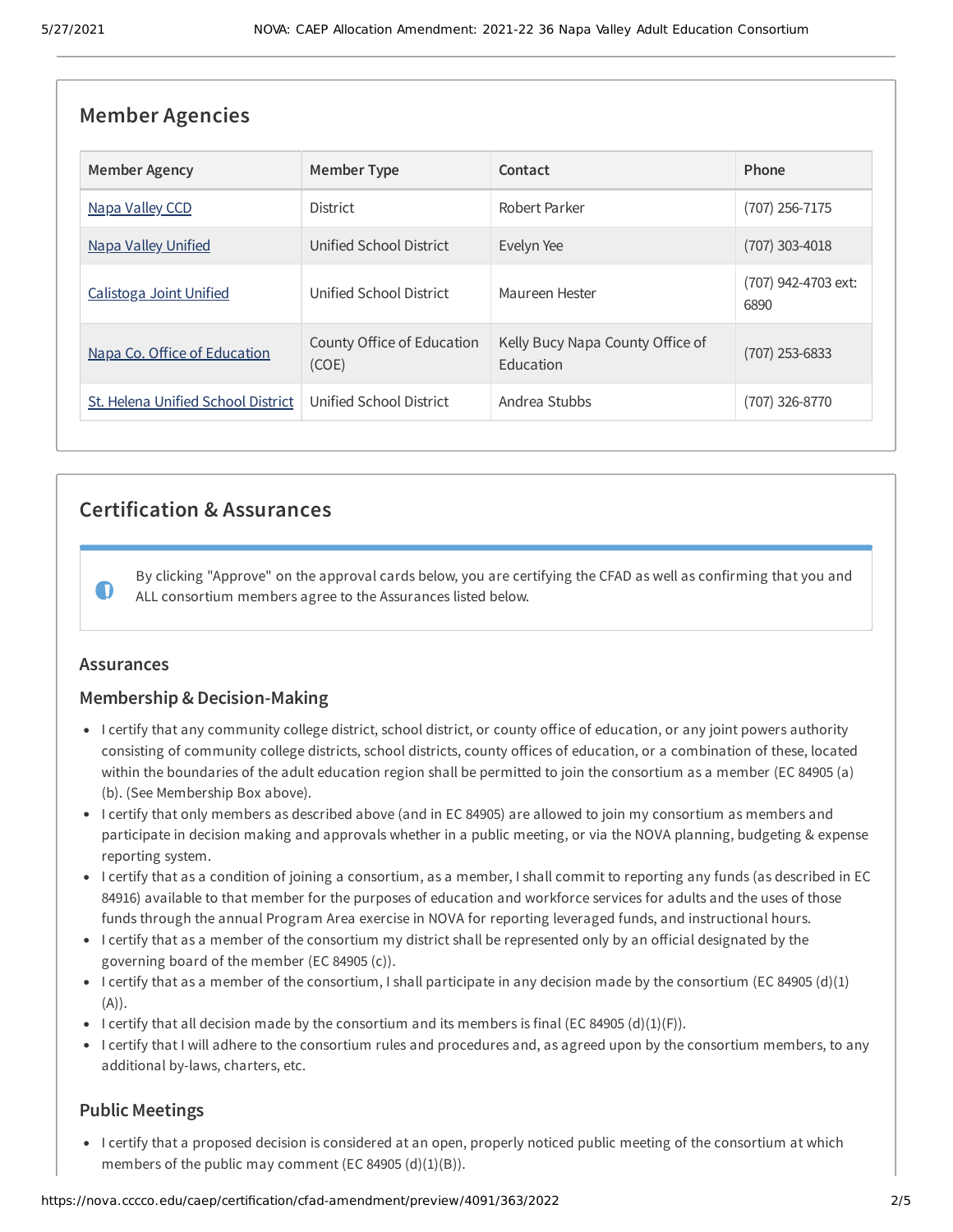- I certify that the consortium has provided the public with adequate notice of a proposed decision and considered any comments submitted by members of the public, and any comments submitted by members of the public have been distributed publicly (EC 84905  $(d)(1)(C)$ ).
- I certify that the consortium has requested comments regarding a proposed decision from other entities located in the adult education region that provide education and workforce services for adults (EC 84905 (d)(1)(D)(i)).
- I certify that the consortium has requested comments regarding a proposed decision from other entities located in the adult education region that provide education and workforce services for adults (EC 84905 (d)(1)(D)(i)).
- I certify that the consortium has considered input provided by pupils, teachers employed by local educational agencies, community college faculty, principals, administrators, classified staff, and the local bargaining units of the school districts and community college districts before it makes a decision (EC 84905 (d)(1)(E)).
- I certify that in addition to the meeting requirements listed in EC 84905, and as agreed upon by the consortium members, that I will follow the public meeting requirements listed in the Ralph M. Brown Act as the Brown Act applies to the governing body of any "local body created by state or federal statute." (Ed. Code, section 54952.)

# **Reporting Requirements**

- I certify that I will participate in completing and updating any consortium long range and/or short range planning efforts and/or budget work plans (EC 84906, 84914(a)).
- I certify that all CAEP expenses have been expended in the CAEP seven program areas, and services provided are consistent with the 3-year plan, the annual plan, and my district's work plan & budget as submitted in NOVA (EC 84913 (1-7), 84906, 8914(a)).
- I certify that my expenditures of CAEP funds match the objectives/activities included in the annual plan and the member work plan (EC 84906, 84914(a)).
- I certify that my expenditures of CAEP funds adhere to the allowable uses of funds as identified in the CAEP Fiscal Management Guide.
- I certify that I will report student level enrollment data and outcomes as prescribed by the State CAEP Office (EC 84920).
- I certify that I will share financial expenditure and progress reports with the members of my regional consortium.
- I certify that I understand that as a member if I do not meet any of these items I have certified, I will be deemed an ineffective member which may result in a loss or reduction of CAEP funding (EC 84914(b)).
- I certify that all CAEP expenses have been expended only for the education of persons 18 years of age or older (EC 84901(a)).

# **Napa Valley CCD - Member Representative**

**Robert Parker** Vice President of Administration [rparker@napavalley.edu](mailto:rparker@napavalley.edu) (707) 256-7175

# Approved by Robert Parker

# **05/21/2021 01:44 PM PDT**

A d'an d'an de la Brasilia de la Brasilia de la Brasilia de la Brasilia de la Brasilia de la Brasilia de la Br<br>Altres

### **Napa Co. Oice of Education - Member Representative**

**Kelly Bucy** Director of Fiscal Services [kbucy@napacoe.org](mailto:kbucy@napacoe.org) (707) 253-6833